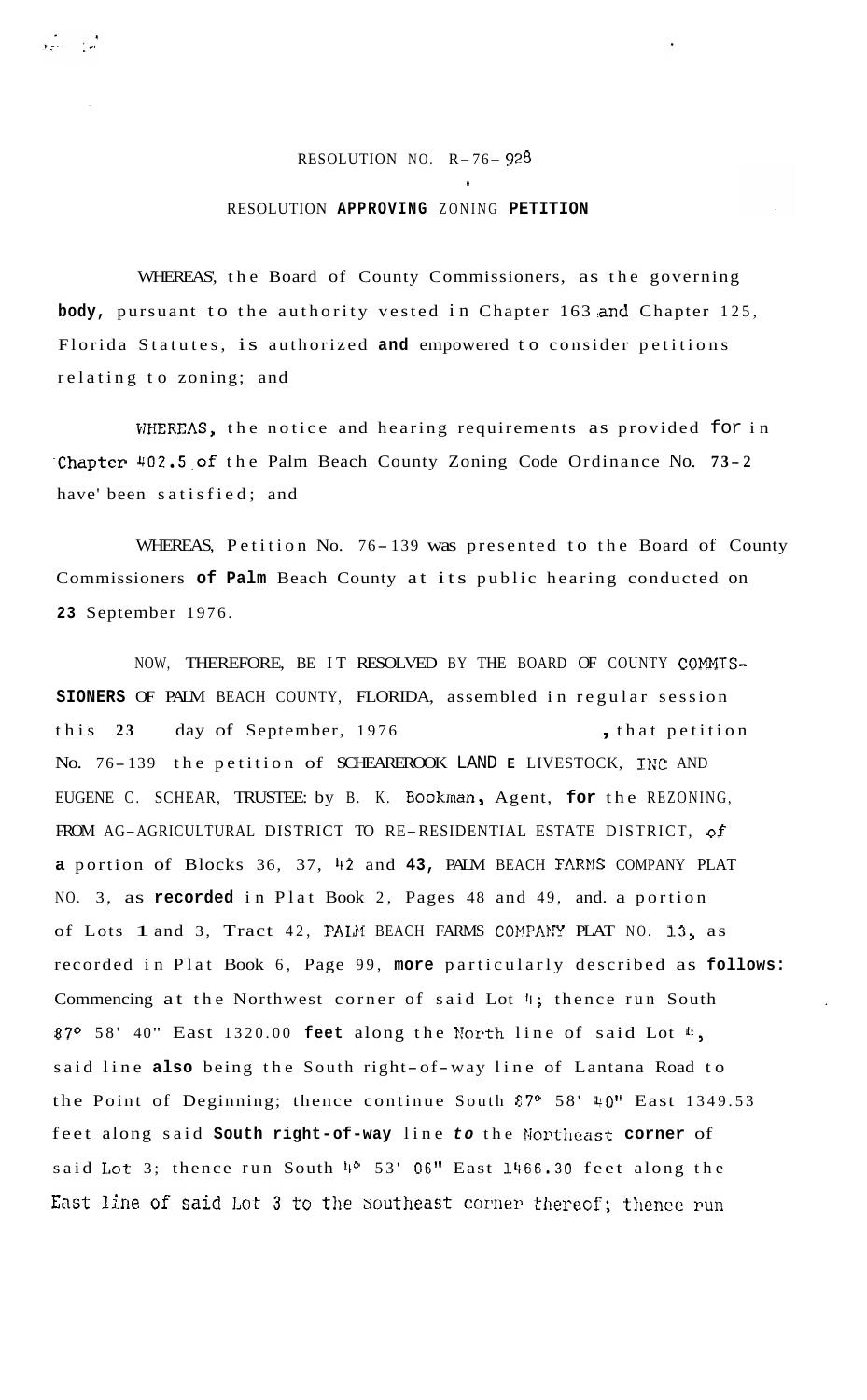South 87' 48' **53''** East **1909.14** feet along the South line of *Lots* **1**  and 2 of said Tract **42** *to a* point; thence run IIorth *8O* 58' 08" West 1487.12 feet *to* a point of intersection with said South right-of-way line; thence run South 87° 57' 28" East 903.75 feet along said South right-of-way line to the l!ortheast corner of said Lot, 1; thence run South 12<sup>o</sup> 56' 23" East 1513.42 feet along the East, line of said Lot 1 to a point; thence run North 89° 25' 07" East 877.80 feet along the North line of said Block 37 to a point; thence run South **Oo** 33' 31" **East** 2445.11 feet along the East line of Lots 13, 20, 45 and 52 of said Block 37 to a point *of* intersection with the Korthwest corner **of** Lot 76 **of** said Block 37; thence run North 89° 26' 07" East 3665.78 feet along the North line of Lots 66 thru 76, inclusive, of said Block <sup>37</sup>to **a** point of intersection with the Northeast corner *of* said *Lot*  66; thence run South **Oo** 32' 46'' East 1349.87 feet along the East line of **Lots** 66 and 95 of said Block 37 to the Northeast corner **of** Lot 98 thence run South 89° 27' 34" West 330.00 feet along the North line **of** said Lot 98 *to* the Northwest corner thereof; thence run South **Oo**  32' 46l' East 659,93 feet along the East line of Lot 99 of said Block 37 to the Southeast corner *thereof;* thence run North 89° 26' 52" East 330.00 feet **along** the North line **of** Lot 127 of said Block **37** to the Northeast corner thereof; thence run South **Oo** 32' 46" East 2030 .OO feet along the East line of Lots **2** and *26* **of** said Block 42 *to* a point of intersection with the Southeast corner of said Lot 26; thence run South 89<sup>o</sup> 25' 38" West, 7685.79 feet along the South line of Lots *14* thru 26, inclusive, *of* said Elock 42 and Lots 22 thru 28, inclusive, of said Block 43, **to a** point of intersection with the centerline *of*  **a** 30 foot wide road right-of-way; thence run North 0° 34' 22" West 2600.00 feet along said centerline to a point; thence run North 13º 04' 57" West 5683.95 feet to the Point of Beginning. Less following described Parcel: **A** parcel of land situated in part **of** Tract 42, Township **44 1/2** South, Range 42 East, and **part of** Sections 5 and 6,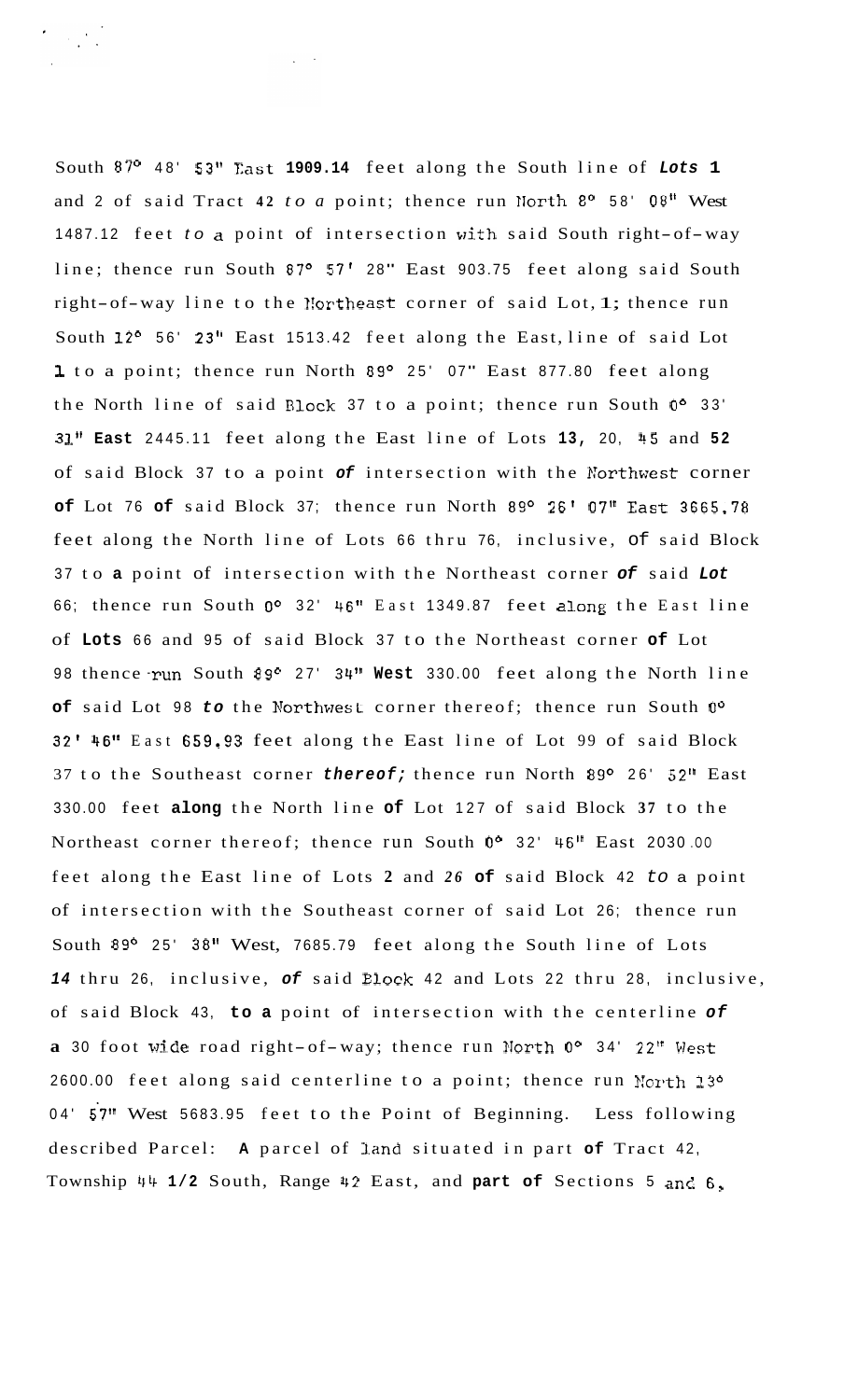Township 45 South, Range 42 East, Palm Reach County, Florida, being more particularly described as: Beginning at the intersection Of the East line of Lot **1,** Tract 42, Township 44 1/2 South, Range 42 East, **of** the hiatus tract as recorded in Plat Cook 6, Page 99, and the South right-of-way line of Lantana Road, said right-of-way line being 40.00 feet South of and parallel with the centerline of Lantana Road (S.R. #812) as now laid out and in use (said centerline of Lantana Road also being the North line of said hiatus Tract 42); thence North 87° 47' 28" West (an assumed bearing and all other bearings relative thereto) along said South right-of-way line, 903.75 feet to the inter section of the South right-of-way line of Lantana Road and the East line of the West 441.98 feet of Lot **1,** hiatus Tract 42 (as measured at right angles; thence South 08<sup>o</sup> 51' 50" East along a line that is 441.98 feet East of and parallel with the West line of Lot **1,** hiatus Tract 42, 1536.70 feet to a point lying 50.00 feet South of the South line of hiatus Tract 42 (as measured at right angles); thence North 87° 43' 50" West along a line that is 50.00 feet South of (as measured at' right angles) and parallel with the South line of hiatus Tract 42, 1832.69 feet; thence South **17O** 13' 03" West 588.63 feet; thence South 29<sup>o</sup> 18' 53" East, 250.00 feet; thence North 60<sup>o 41</sup>' 07" East 50.00 feet to a point to be labelled "Point **A"** for description **purposes;**  thence South **29O** 18' **53''** East, 270.00 feet; thence South 30° 18' 53" East, 855.0 feet; thence South  $37^{\circ}$  55' 55" East, 619.84 feet; thence South  $01^{\circ}$  56' 07" West, 228.00 feet; thence North 88° 03' 53" West, 135 feet; thence South **0lo** 56' 07" West, 89.98 feet to the South line **Of** Tract 30, **Block** 36, Palm Beach Farms Plat No. 3, Plat **Book** 2, Page 48; thence North 89O 26' 07" East along South line of Tract *30,* 2155.60 feet to a point of nontangency on the easterly right-of-way line of proposed Lyons Road, said right-of-way line being an arc of a curve concave to the Northwest, having **a** total central angle of *1130* 40' 54" and a radius of 1963.86 feet; thence Southwesterly along the proposed easterly right-of-Way line, being an arc of said curve, having a central angle of 12° 14' 07", a chord length of 418.58 feet which bears South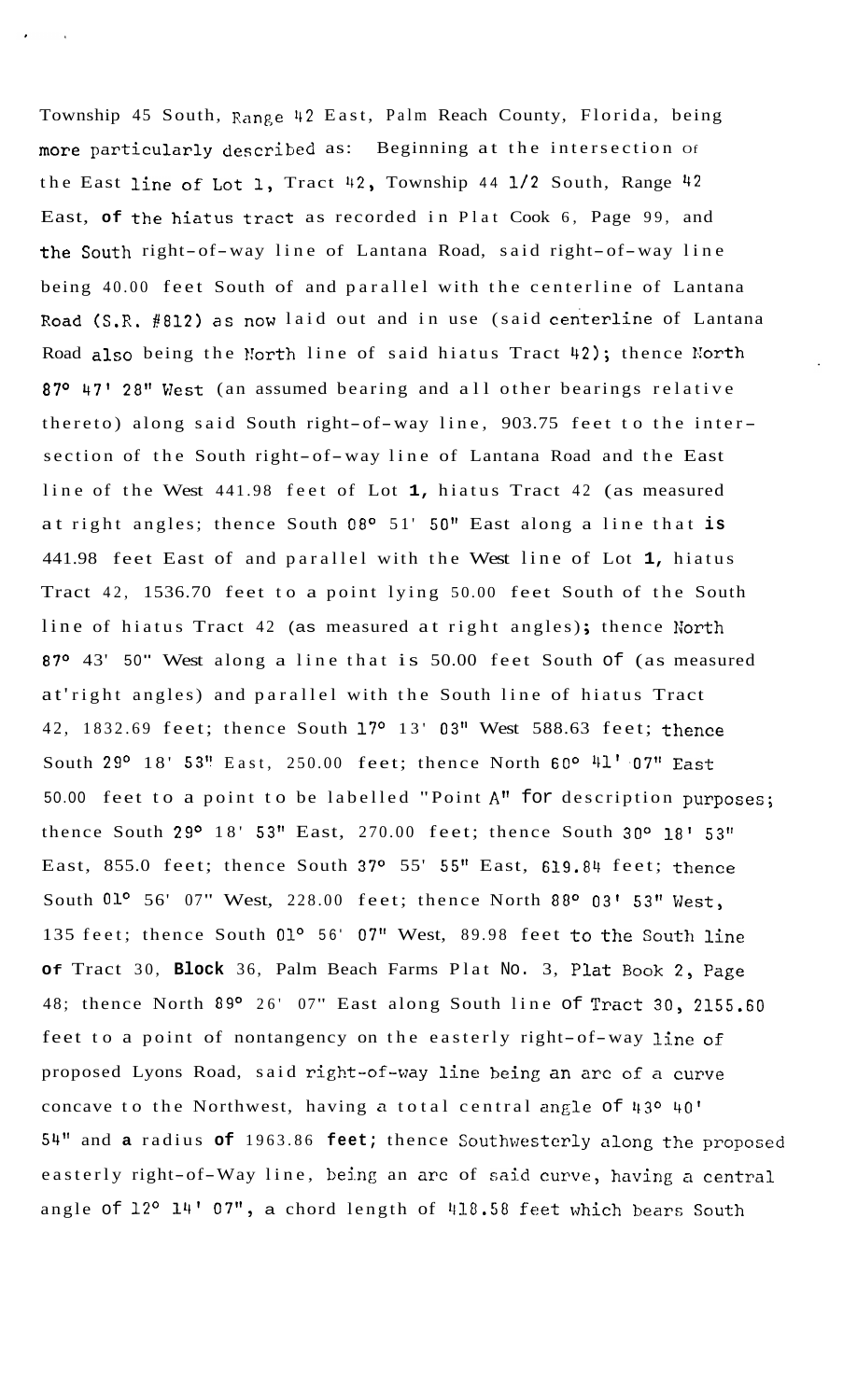28' **10'** 57" West, 419.37 feet to *a* point of reverse curvature; thence Southerly, along said proposed right-of-way line, being an arc of **a** curve concave to the Southeast having **a** radius **of** 1855.86, a central angle **of** 05O 47' OE", **a** chord length **of** 187.30 feet which bears South 31<sup>o</sup> 24' 27" West, 187.38 feet to a point of non-tangency; thence South 27O 07' 47" East, 201.38 feet to **a** point to be labelled "Point B" for description purposes; thence continuing South 27° 07' 47" East, 1021.88 feet; thence North 86° 04' 08" East, 170.29 feet; thence South 71O **03'** 44?? East, 254.61 feet; thence North 87O 52' **36"** East, 735.27 feet; thence South 75° 38' 00" East, 232.86 feet; thence North 89<sup>c</sup> 26' 07" East, 620.00 feet; thence North 45° 50' 38" East, 862.93 feet; thence North 36° 06' 09" West,  $172.05$  feet; thence North  $84^{\circ}$  29' 32" West, 236.33 feet; thence South 64° 01' 20" West, 1223.38 feet; thence North 07° 36' 24" West, 856.46 feet; thence North 82° 08' 16" Wes:, 136.47 feet; thence South 52° 33' 55" West, 75.00 feet; thence Nonth 63O **14'** 27" West, 337.68 feet; thence North 04O 57' 49!' West, 521.54 feet to the Southeast corner of Tract 52, Block 37; thence North  $0^{\circ}$ **33'** 53" West along the East line of Tracts 52, 45, 20, and 13, Block 37, 2399.46 feet to a point 50.00 feet South of the South line of hiatus Tract 41 (as measured at right angles); thence South 89° 23' **36"** West along a line that **is** 50.00 feet South of (as measured at right angles) and **parallel** with **the** South line **of** hiatus Tract 41, 857.81 feet **to** the Southerly projection of the East line of Lot **I,**  hiatus Tract 42; thence North 12° 52' 54" West, along the East line of Lot 1, hiatus Tract 42, 1562.44 feet to the Point of Beginning. Also less the following described parcel: Commencing at "Point **A''**  of the aforesaid description; thence North 60° 41' 07" East, 25.00 feet to the Point of Beginning; thence South 29° 18' 53" East, 270.00 feet'; thence North 60° 41' 07" East, 30.00 feet; thence Sourh 47° 11' 22" East, 1035.12 *feet;* thence South 32° 08' 56" East, 422.84 *feet;* thence South 39° 20' 36" West, 252.04 feet; thence South 01° 56' 07" West, 228.00 feet; thence North 72' 31' **51"** East, 508.96 **feet;**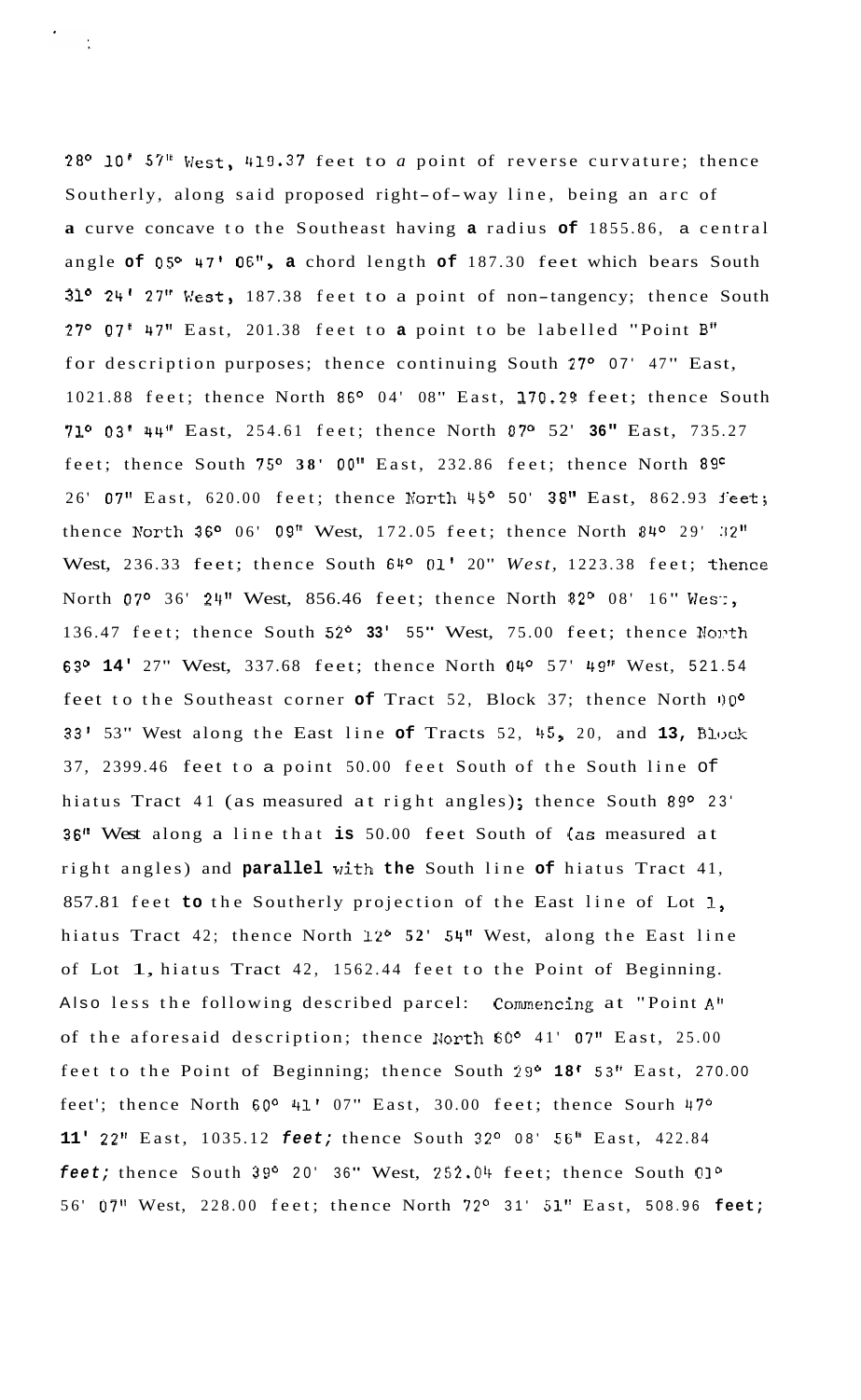thence South  $62^{\circ}$   $34!$  17" East, 178.01 feet; thence South 00° 33' 53" East, 94.00 feet; thence North 89° 26' 07" East, 275.00 feet; thence North 00° 33' 53" Kest, 30.00 feet; thence North 78° 10' 17" East, 347.77 feet; thence North 66° 51' 06" East, 300.17 feet; thence North **44O** 23' **18"** ~ast, 198.71 feet; thence North **1l0 32'** 5 5" East, 329.67 feet; thence  $l$ :crth  $65^{\circ}$  48' 49" blest, 441.781 feet; thence West 351 feet; thence  $l'orth$  53° 21' 09" West, 876.21 feet; thence North  $34'$ 09' 35" East, 169.19 feet; thence North 77° 53' 49" East, 481.71 Feet; thence North E20 35' 06" East, 512.56 feet; thence North 83° 50'  $?7"$ East, 488.61 feet to a point that is 79.00 feet West of the cente:line of proposed Lyons Road (as measured at right angles); thence North 09° 22' 54" West along a line 79.00 feet West of and parallel with **said** centerline (as measured at right **angles),** 450.00 feet *to a* point that is 50.00 feet South of the South line of hiatus Tract 42 **(as**  measured at right angles); thence North 48° 41' 12" West 119.06 feet to a point that is 25.00 feet North of the South line of hiatus tract 42 (as measured at right angles); thence North **35' 39'** 57'' West, \$14.50 feet; thence South 54° 27' 44" West 86.02 feet; thence South 05° 29' 19" West, 259.84 feet; thence South 25° 00' 31" East, 120.83 feet; thence South loo 03' **16"** West, 162.79 feet; thence South **'33O 19'** 22" West, 163.93 feet to a point that is 25.00 feet North of the South line of hiatus Tract 42 (as measured at right angles); thence South 11° 29' 25" West, 136.94 feet; thence South 77° 50' 35" West, 796.24 feet; thence Mcrth  $44^{\circ}$  51' 27" West, 286.40 feet; thence South  $74^{\circ}$ 03' 32" West, 622.27 feet; thence South 44° 26' 07" West, 127.28 feet; thence South 19O 42' **15"** West, 348.31 feet; thence South *60°* 41' 0 **7"**  West, 110.00 feet to the Point of Eeginning. Also **less** the follow.hg described parcel: Commencing at "Point  $B''$  of the aforesaid description thence North 62° 52' 13" East, 102.86 feet to the Point of Beginning: thence South 46° 13' 51" East, 608.1.5 feet; thence South 18° 30' 26"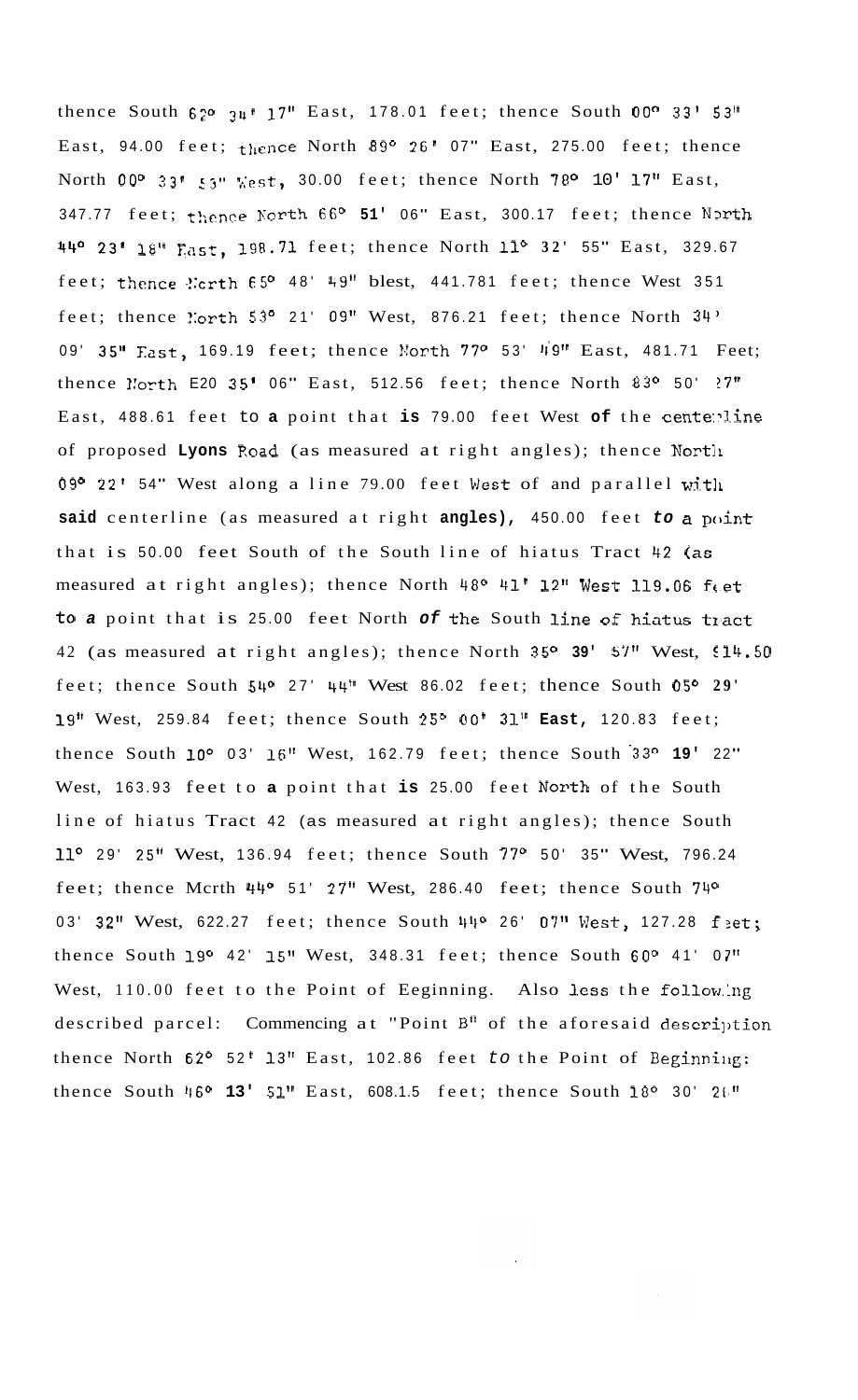along said proposed East right-of-way line, a distance of 226.00 feet to the Point of Beginning. (Containing 3.342 acres, more or less) AND A SPECIAL EXCEPTION TO ALLOW A RIDING CLUB on commencing the above referenced Point "A" (3.342 acre Tennis Club); thence South 89° 26' 07" West, a distance of 54 feet to a point on the proposed West right- of-say line of Lyons Road; said point being the beginning **cf**  a curve concave to the East having a radius of 1963.86 feet and **<sup>3</sup>** central angle *of 04O* 22' 50" and whose tangent at this point bears South **OOo** 33' **53"** East; thence Northerly along said curve and said proposed right-of-way line, a distance of 150.15 feet to the **Point**  of Beginning of said Riding Club; thence South 89º 26' 07" West, naking an angle with the tangent to the last described curve, measured from South to West, of 85° 37' 10", a distance of 370.52 feet; thence South **39O** 54' **13"** West, **a** distance of 186.00 feet; thence North **73O 19'**  50" West, a distance **of** 175.00 feet **to a** point on a curve concave to the Northwest having a radius **of** 1415 feet and a central angle *of* **18O** 05' **38"** and whose tangent at this point bears South 23O 34 **23"** West; thence Northeasterly and Northerly along the arc of saic. curve, **a** distance of 446.85 feet; thence Morth **89O** 26' 07" East, naking an angle with the tangent to last described curve, measured from horth **to** East, of **83O** 57' 22", a distance **of** 598.90 feet to a point on **a**  curve concave to the Southeast having a radius **of 1963.CG** feet and a central angle **of** loo 04' 04" and **whose** tangent at this point bears North 13º 53'  $01$ <sup>"</sup> East, said point also being on the proposed Westerly right-of-way line of Lyons Road; thence Southwesterly and Southerly along the arc of said proposed Westerly right-of-way line, a distance **of** 345.08 feet *to* the Point **of** Beginning. (Containing 5.267 acres, more or less.). Said property located on the south side of Lantana Road approximately 1/4 mile east of State Road No. 7, was approved as amendea by the Petitioner for Rezoning from **AG** to RE **E** the Further Special Exception for a Planned Unit Development, was approved sub<sup>1</sup>ect to the following special conditions: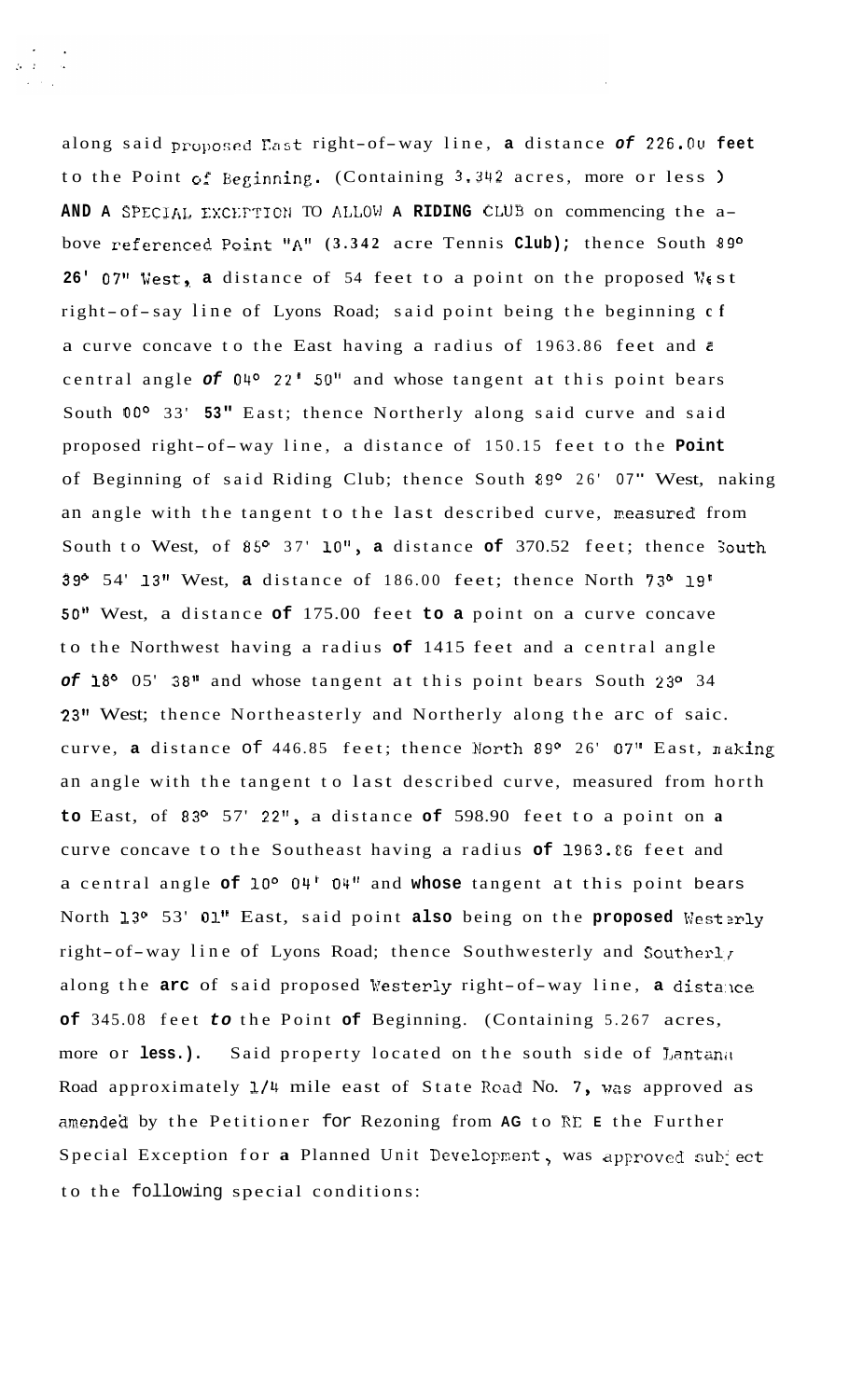1. Developer shall dedicate to Palm Beach County one 1. Developer shall dedicate to raim beach County of the ultimate right- of way for Lyons Poad, the alignment of which to be approved by the County Engineer.

**2.** Developer shall dedicate to Palm Peach County one hundred eight **(108)** feet for the ultimate right-of-way for Hypoluxo Road, the alignment of which to be approved by the County Engineer.

**3.** Developer shall provide drainage easerents across the develcpcent to assure continuity of drainage for the golf course with the intent of having a common drainage system for the Planned Unit Development and golf course.

4. The Master Plan shall accommodate a golf cart path either through Tract *G,* one lot west of Lyons **Road or** at a location approved by the County Engineer,

5. The right-of-wav dedication **for Hypoluxo** Road shall include the right-of-way for the approach for the bridge over Florida's Turnpike.

6. The 'four (4) parks shown on the Master Plan shall be dedicated and maintained by the Home Owners Association, not Palm Beach County.

Developer shall obtain a water management permit from Central and South Florida Flood Control District.

**8.** Developer shall dedicate to Palm Beach County, the additional property reauired to provide fifty-four. (54) feet of right-of-way, from the centerline, for the ultimate right-of-way for Lantana Road.

Commissioner Johnson , moved **for** approval of the petition, The motion was seconded by Commissioner Lytal , and upon being put to a vote, the vote was as **follows:** 

| E.W. Weaver         | Yes |
|---------------------|-----|
| Lake Lytal          | Yes |
| Robert F. Culpepper | Yes |
| Robert C. Johnson   | Yes |
| William Medlen      | Yes |

 $\epsilon$  . . .

The foregoing resolution was declared duly passed and adcpted

this 5<sup>th</sup> day of October , 1976, confirming action

 $\lambda$  is  $\lambda$  .

of **23** September 1976.

**.a** 

. ..

PALM BEACH COUNTY, FLORIDA BY ITS BOARD OF couwry COMMISSIONERS<br>JOHN B. DUNKLE, Clerk aude travel Deputy Clerk

**LEGAL** SUFFICIENCY <u>vermales</u> Se COUNTY ATTORNEY

APPROVED **AS** TO **FORM AND**